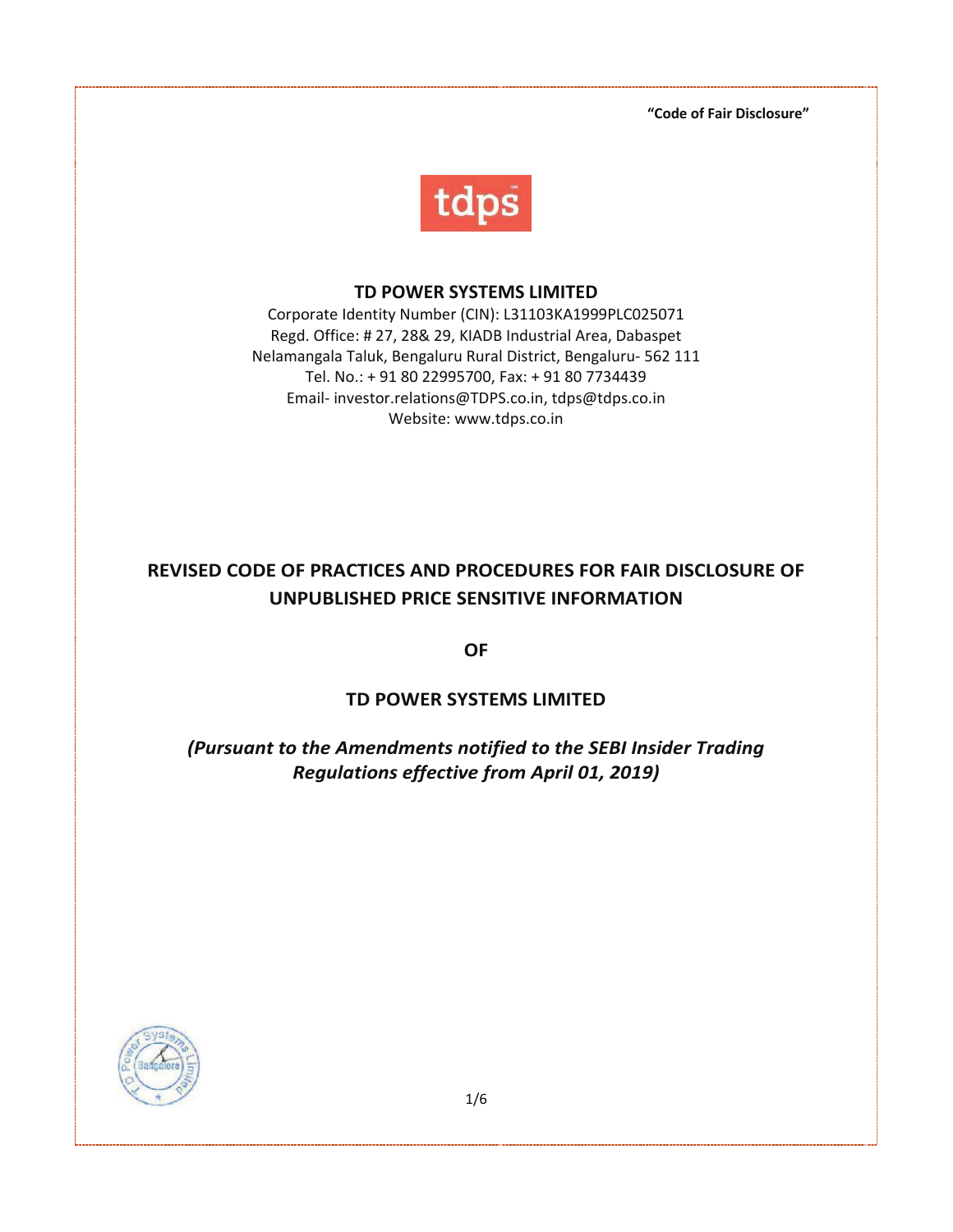TD Power Systems Limited (*The Company*) or (*TDPS)*, adopts this Revised Code of Practices and Procedures for Fair Disclosure of Unpublished Price Sensitive Information ("Code of Fair Disclosure")

### 1. **Purpose**

In terms of the SEBI Insider Regulations, every listed company is required to formulate a Code of Fair Disclosure. Accordingly, the Company formulated & adopted this Code of Fair Disclosure to ensure timely and adequate disclosure of Unpublished Price Sensitive Information effective May 15 2015.

Consequent to certain Amendments to the SEBI Insider Trading Regulations which have become effective form April 1 2019, the Code of Fair disclosure stands revised.

### **2. Effectiveness**

This revised Code of Fair Disclosure is effective from April 1, 2019.

### **3. Definitions**

Capitalized terms used but not defined herein shall have the same meaning as assigned thereto in the SEBI Insider Regulations, the Securities and Exchange Board of India Act, 1992, the Securities Contracts (Regulation) Act, 1956, the Depositories Act, 1996 or the Companies Act, 2013 and rules and regulations made thereunder or any other applicable laws or regulations, as the case may be.

"Act" means the Securities Exchange Board of India Act, 1992 (15 of 1992).

"Board" means Board of Directors of the Company.

"CFO" means Chief Financial Officer as defined in Section 2(19) of the Companies Act, 2013 and as amended from time to time.

"Company Secretary" means the Company Secretary of the Company appointed in terms of the resolution passed by the Board of the Company in compliance of the provisions of the Companies Act, 2013 and as amended from time to time.

"Code of Fair Disclosure" means this code of practices and procedures for fair disclosure of Unpublished Price Sensitive Information formulated by the Company and as amended from time to time.

"Company" means TD Power Systems Limited

"Compliance Officer" means Company Secretary of the Company or any other senior officer, designated so from time to time and reporting to the Board, who is financially literate and is capable of appreciating requirements for legal and regulatory compliance under the SEBI Insider

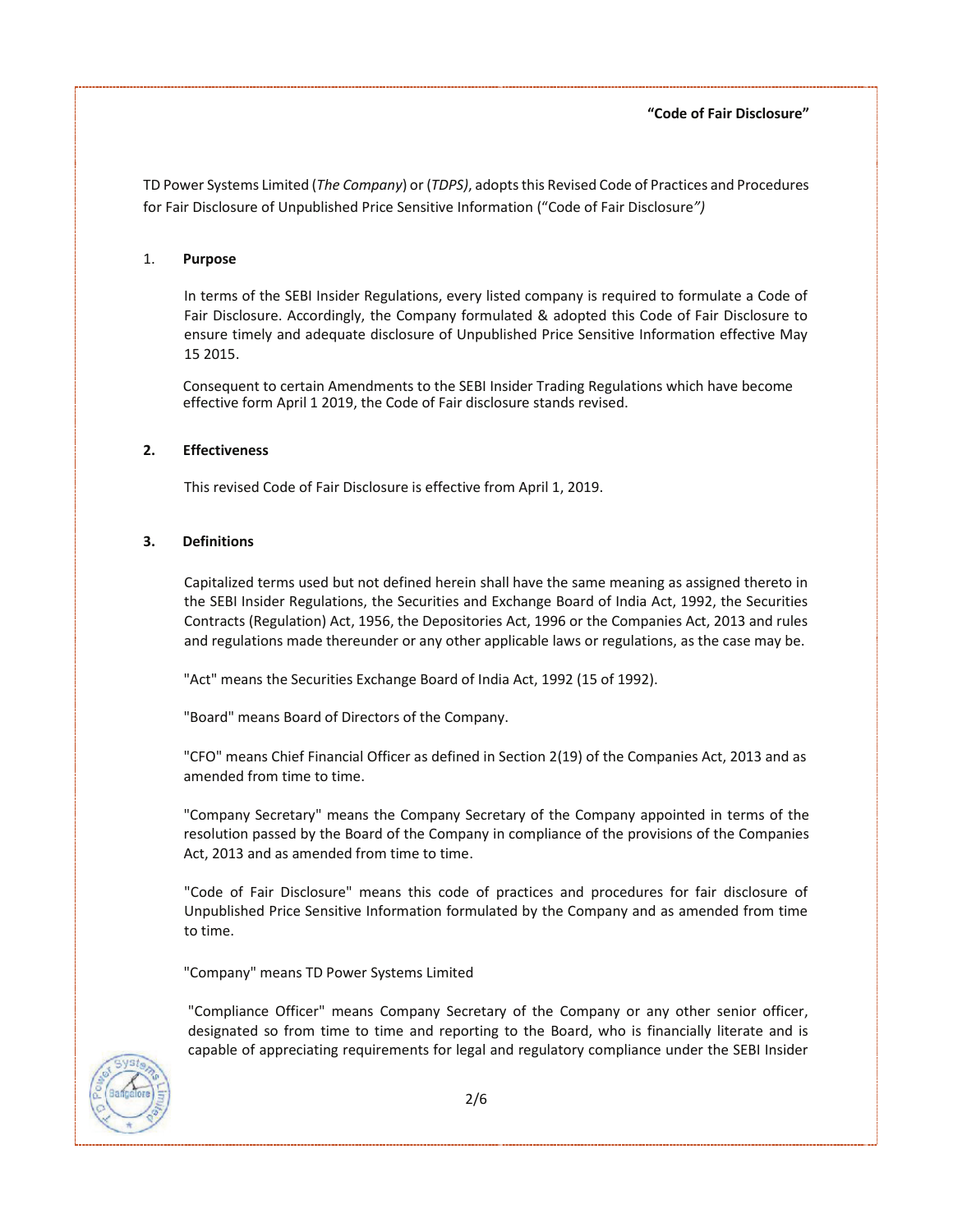Regulations, and who shall be responsible for compliance of policies, procedures, maintenance of records, monitoring adherence to the rules for the preservation of Unpublished Price Sensitive Information, monitoring of trades and the implementation of the codes specified in SEBI Insider Regulations under the overall supervision of the Board of the Company.

"Investor" means analyst, research personnel, securities market professional, individual, institutional investor or potential investor.

"Managing Director" means managing director as defined in Section 2(54) of the Companies Act, 2013 and as amended from time to time.

"Officer" includes any Director, Manager or Key Managerial Personnel or any person in accordance with whose direction or instructions the board of director or anyone or more of the directors is/are accustomed to act.

"SEBI Insider Regulations" shall mean the Securities and Exchange Board of India (Prohibition of Insider Trading) Regulations, 2015 and any amendments thereto.

"SEBI" means the Securities and Exchange Board of India.

"Securities" shall have the meaning assigned to it under the Securities Contracts (Regulation) Act, 1956 (42 of 1956) or any modification thereof except units of a mutual fund.

"Unpublished Price Sensitive Information" means any information, relating to the Company or its Securities, directly or indirectly, that is not generally available which upon becoming generally available is likely to materially affect the price of the Securities and shall, ordinarily include but not restricted to, information relating to the following:

- (i) Financial results;
- (ii) dividends;
- (iii) change in capital structure;
- (iv) mergers, de-mergers, acquisitions, delistings, disposals and expansion of business and such other transactions; and
- (v) changes in key managerial personnel;

#### **4. Principle for fair Disclosure of Unpublished Price Sensitive Information**

The Company will adhere to the following so as to ensure fair disclosure of events and occurrence that could impact price of its securities in the market:

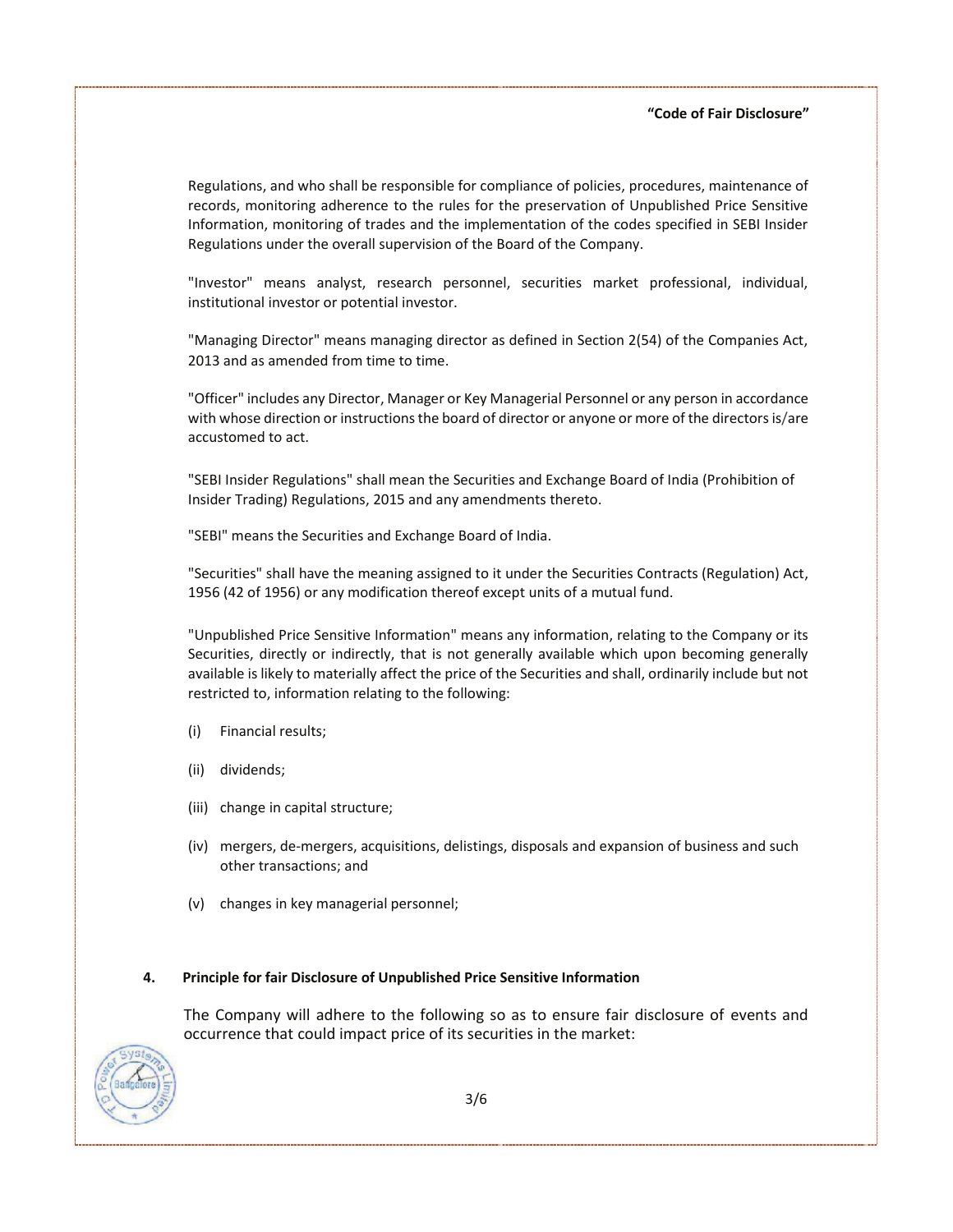The Company will comply with all periodic reporting and disclosure requirements contained in the Companies Act, 2013, SEBI LODR, SEBI Insider Regulations and other applicable laws (as amended from time to time).

#### **A) Prompt Public Disclosure:**

The Company shall make prompt disclosure of Unpublished Price Sensitive Information that would impact the price discovery and will also consider from time to time ways of supplementing the Unpublished Price Sensitive Information released to stock exchanges by improving investorsí access to public announcement.

### **B) Uniform and universal mechanism:**

The Company shall make, uniform and universal dissemination of unpublished price sensitive information to avoid selective disclosure.

## **C) Investor relations officer:**

The Compliance Officer of the Company shall act and be designated as Chief Investor Relations officer to deal with prompt dissemination of unpublished price sensitive information that gets disclosed selectively, inadvertently or otherwise to make such information generally available by informing to the stock exchanges where the Securities of the Company are listed. If any Unpublished Price Sensitive Information is inadvertently disclosed without the consultation of the Managing Director(s), the person responsible shall inform the Compliance Officer as the case may be, immediately for dissemination of the information so as to make it generally available.

## **D) Response to queries on market rumors:**

The Company shall provide appropriate and fair response to queries on news reports and requests for verification of market rumors by regulatory authorities. The Compliance Officer shall in consultation with the CFO/ Managing Director(s) also decide whether a public announcement is necessary for verifying or denying rumors and in case it is necessary, the Company should make a public announcement for either verifying or denying the rumors.

#### **E) Information shared with analyst and research personnel:**

The Company shall ensure that the information shared with analyst and research personnel is not Unpublished Price Sensitive Information and follow the guidelines given hereunder while dealing with analysts and institutional investors

i. Only public information to be provided - The Company shall provide only public information to the analyst/research persons/large investors like institutions. Alternatively, the information given to the analyst should be simultaneously made public at the earliest.

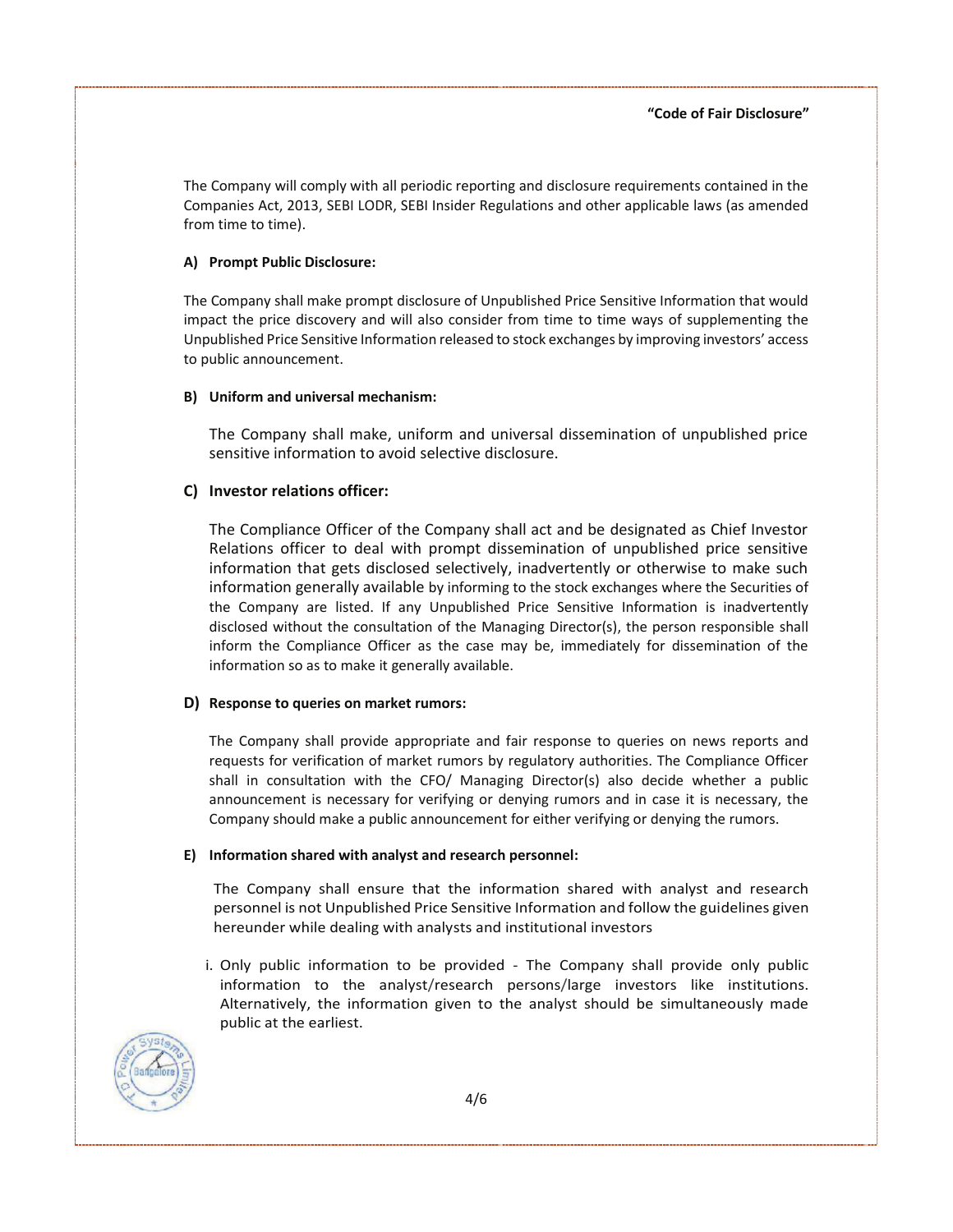- ii. Recording of discussion In order to avoid misquoting or misrepresentation, it is desirable that at least two Companyís representatives be present at meetings with Analysts, brokers or Institutional Investors and discussion should preferably be recorded.
- iii. Handling of unanticipated questions The Company should be careful when dealing with analysts' questions that raise issues outside the intended scope of discussion. Unanticipated questions may be taken on notice and a considered response may be given later. If the answer includes price sensitive information, a public announcement should be made before responding.
- iv. Investors Conference Calls After issuance of each quarterly financial result, the Company may hold an Investors conference call. The Company shall arrange to place on it's website, transcripts of earnings calls and proceedings of meetings with analysts /investors (if any).

#### F) **Overseeing and Co-coordinating disclosures:**

- i. The Compliance Officer will oversee the Corporate Disclosures and is designated by the Board for the dissemination and disclosure of Unpublished Price Sensitive Information to the Stock Exchanges on which the securities of the Company are listed.
- ii. The CFO & the Company Secretary shall deal with dissemination of information and disclosure of Unpublished Price Sensitive Information with the Investors, Media in co-ordination with the Managing Director(s) of the Company.

#### **iii. Information on need to know basis:**

Unpublished Price Sensitive Information shall be handled on a need to know basis, i.e. Unpublished Price Sensitive Information should be disclosed only to those within the Company who need the information to discharge their duty and shall not be communicated to any person except in furtherance of the legitimate purposes, performance of duties or discharge of legal obligations.

#### **iv. Information shared for legitimate purposes:**

i. The Board of Directors and/or designated person can share unpublished price sensitive information for legitimate purposes, provided the due notice shall be given to recipient of the said information to maintain confidentiality of such unpublished price sensitive information in compliance with these regulations and refrain himself/ themselves from trading in the shares of the Company unless the said information is publicly disclosed by the Company.